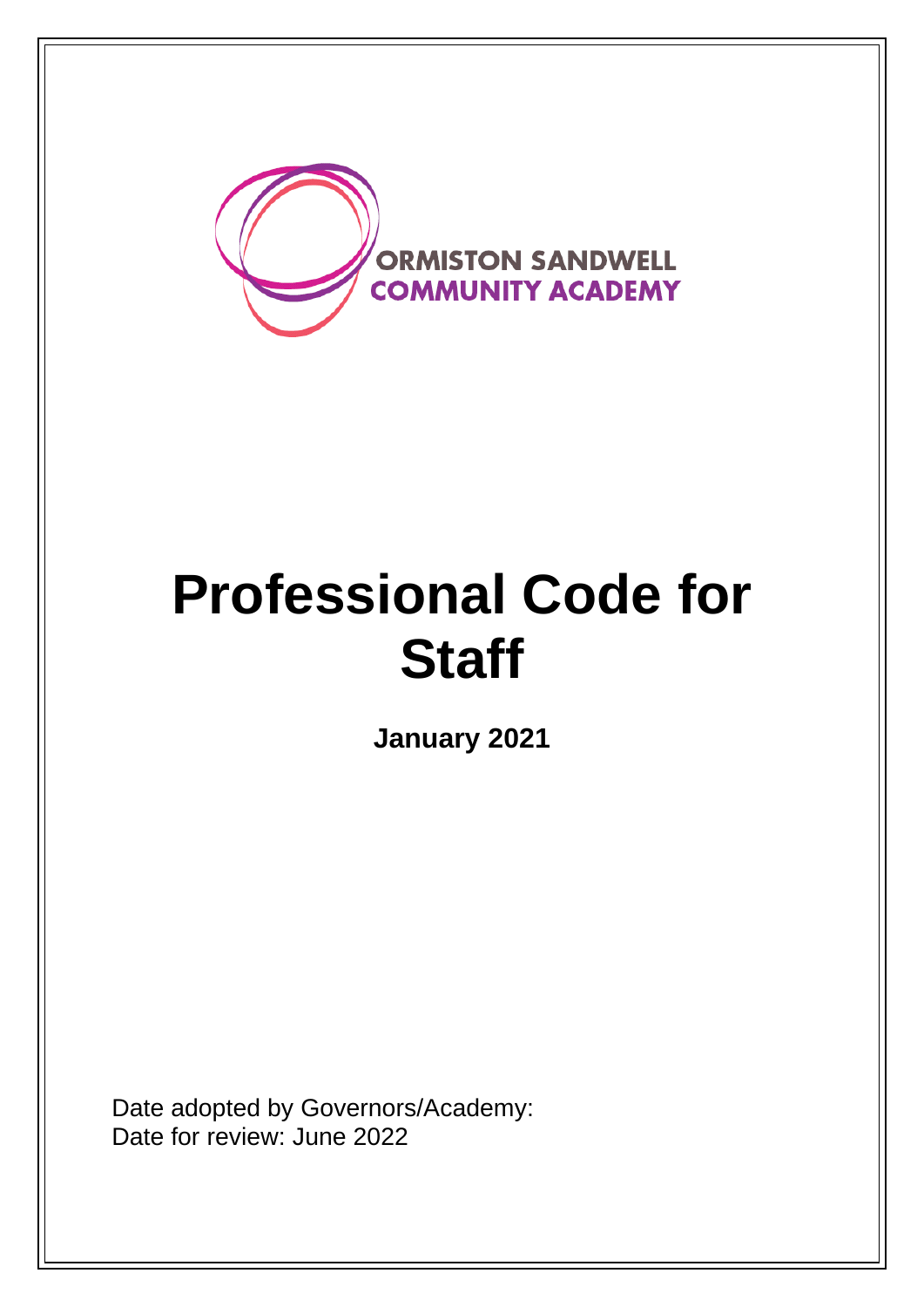The Ormiston Sandwell Community Academy is a unique organisation which will deliver exceptional learning experiences for students and the local community. In doing so, we have outlined the framework for our vision and how we will achieve the high standards we have set ourselves.

All staff within the academy are central to achieving the vision, transmitting the philosophy and values which underpin it and binding us in achieving outstanding outcomes. Responsibility and accountability for all aspects of our work and what we achieve is shared by every member of staff within the academy.

Our vision statement is:

• Transforming lives, shaping dreams, inspiring our community to transcend all expectations – in learning, in life, in all that we do

This is summarised in our key values of:

- Opportunity
- Scholarship
- Compassion
- Aspiration

The standards expected of all staff within the Academy, therefore, will be exemplary and reflect this vision and its underpinning values – this will be the norm, not the exception. Our mission is to achieve outstanding learning and, in doing so, improve the future for all of our students.

The Ormiston Sandwell Community Academy will:

- $\checkmark$  Be a beacon of excellence in all areas of our work
- $\checkmark$  Achieve a genuine desire for learning within the academy and promote the value of lifelong learning within our community
- $\checkmark$  Embrace innovation as the norm
- $\checkmark$  Be at the cutting edge of educational development and research
- $\checkmark$  Regenerate and inspire new life and confidence into our local community
- ✓ Continually raise aspirations, attainment and transform the life chances of those we serve

All staff at the academy will ensure that we achieve our mission by promoting the vision and adopting the following high personal and professional expectations:

- $\checkmark$  Creating a genuine learning environment in which the contributions of all individuals are recognised, valued and celebrated
- $\checkmark$  Observing the academy professional dress code and adopting a professional manner in all types of communication with others – staff, students and stakeholders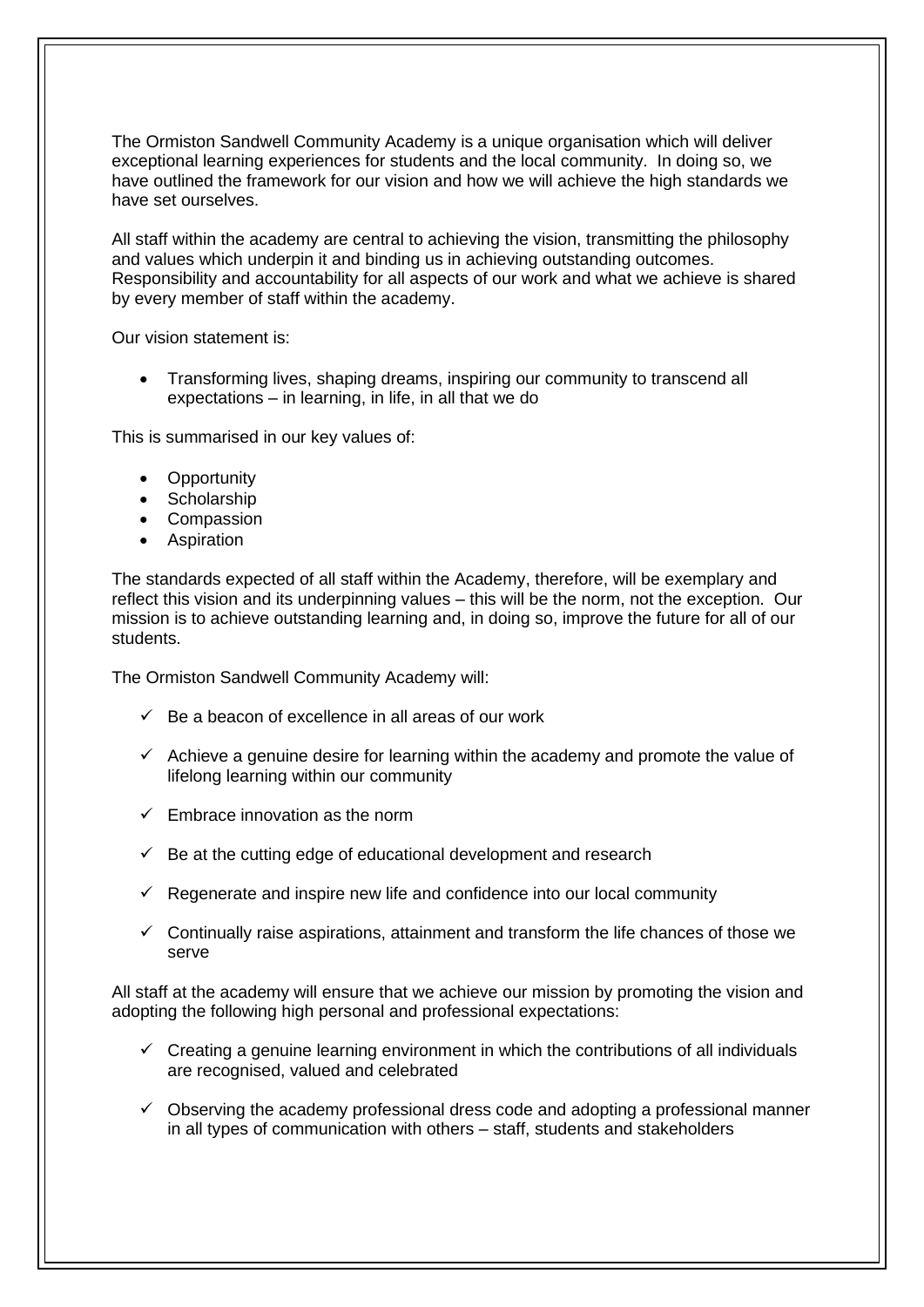- $\checkmark$  Support each other in achieving outstanding practice
- $\checkmark$  Consistency in operating all policies, procedures and practices
- Challenging anyone who brings the reputation of the academy into question
- $\checkmark$  Value students and parents as the most important people within the academy and treat them with respect at all times
- $\checkmark$  Be responsible for developing global citizens who embrace change and developments
- $\checkmark$  By engaging parents, employers and the local community in curriculum activities
- $\checkmark$  Ensure that students learn from staff by being a positive role model in approaches to learning, dress, morals, attitude and optimism
- $\checkmark$  By communicating effectively (in person, in writing and/or in other forms of contact) with courtesy, professionalism and positivity
- By meeting all deadlines and producing the highest quality work at all times
- $\checkmark$  By promoting a consistent and positive approach to behaviour and academy ethos
- $\checkmark$  Ensuring that their personal contribution to the academy will be inspiring for others
- $\checkmark$  Support each other through exemplary attendance, punctuality, meeting deadlines and by being positive

# **1. Introduction**

All employees have personal and legal responsibilities, including; treating others with dignity and respect; acting honestly, using public funds and academy equipment appropriately, adhering to health and safety guidelines and practising equal opportunities at all times. These expectations are set out below and should be fully observed by all staff, including the Principal and Senior Leadership Team.

This document is not a prescriptive guide to what employees should and should not do. It highlights the principal areas where employees need to be aware of their responsibilities when working in the academy and is a framework for behaviour. Employees should ensure they are familiar with the specific policies that underpin these behaviours through reference to the documents highlighted in the "Required Reading" throughout the code. If these documents are not supplied at induction, the employee should ask the academy for copies.

# **2. Compliance with the Professional Code**

The Professional Code forms part of an employee's contract. Failure to comply with it and with the associated academy policies ("Required Reading") may result in disciplinary action being taken and the academy reserves the right to take legal action against employees where breaches of the Code warrant such action. The professional code of conduct applies to work inside the academy and when a member of staff is representing the academy, whether this be during online teaching, at a meeting or on an academy trip/event. It is also important for staff to understand the expectation placed on them working within a 'position of trust'. Further guidance on this can be found in the documents listed in required reading.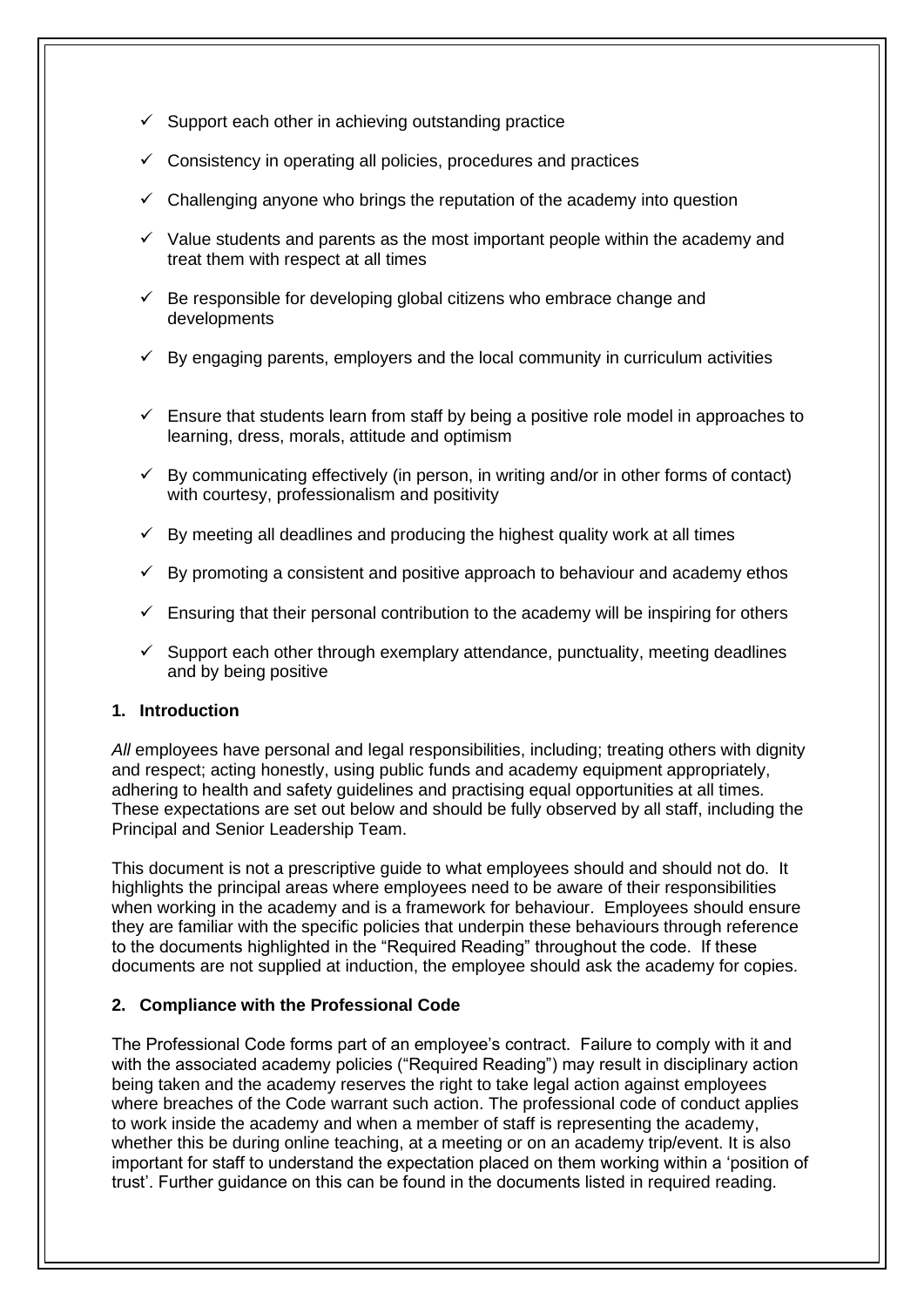# **3. Professional behaviour and conduct**

# **3.1 Treating other people with dignity and respect**

All employees are expected to treat other colleagues, students and external contacts, such as parents, with dignity and respect. Staff are required to comply with the academy's equality policies in respect of colleagues, students and other contacts such as parents. Unacceptable behaviour such as discrimination, bullying, harassment or intimidation will not be tolerated in the academy. This includes physical and verbal abuse and use of inappropriate language or unprofessional behaviour with colleagues, students and parents.

# **3.2 Appropriate relationships with children**

Academy employees are expected to act in an open and transparent way that would not lead any reasonable person to suspect their actions or intent. Employees in the academy are in a position of trust and have a duty to protect young people from discrimination and harm and to maintain appropriate professional boundaries. It is equally important for staff to avoid behaviour that might be misinterpreted by others in order to protect both young people and themselves.

Staff are required to read and understand academy policies on child protection.

# **3.3 Professional behaviour**

Employees must not misuse or misrepresent their position, qualifications or experience or bring the reputation of the academy into disrepute. Such behaviour may lead to disciplinary action.

# **3.4 Criminal actions**

Academy employees must inform the Principal (Governing Body if the employee is the Principal) immediately if they are subject to a criminal conviction, caution, ban, police enquiry, investigation or pending prosecution. The Principal or Governing Body will discuss this with the employee in the context of their role and responsibilities in order to help safeguard children and other employees at the academy.

# **3.5 Required reading:**

- $\checkmark$  OSCA Child Protection policy and procedure
- ✓ OSCA Equality Policy
- $\checkmark$  Guidance for Safer Working Practice DFE 2009

# **4. Declaration of Interests**

An employee is required to declare this where the group or organisation would be considered to be in conflict with the ethos of the academy. Membership of a trade union or staff representative group would not need to be declared.

Employees should also consider carefully whether they need to declare to the academy their relationship with any individual(s) where this might cause a conflict with the academy activities. For example, a relationship with a Governor, another staff member or a contractor who provides services to the academy.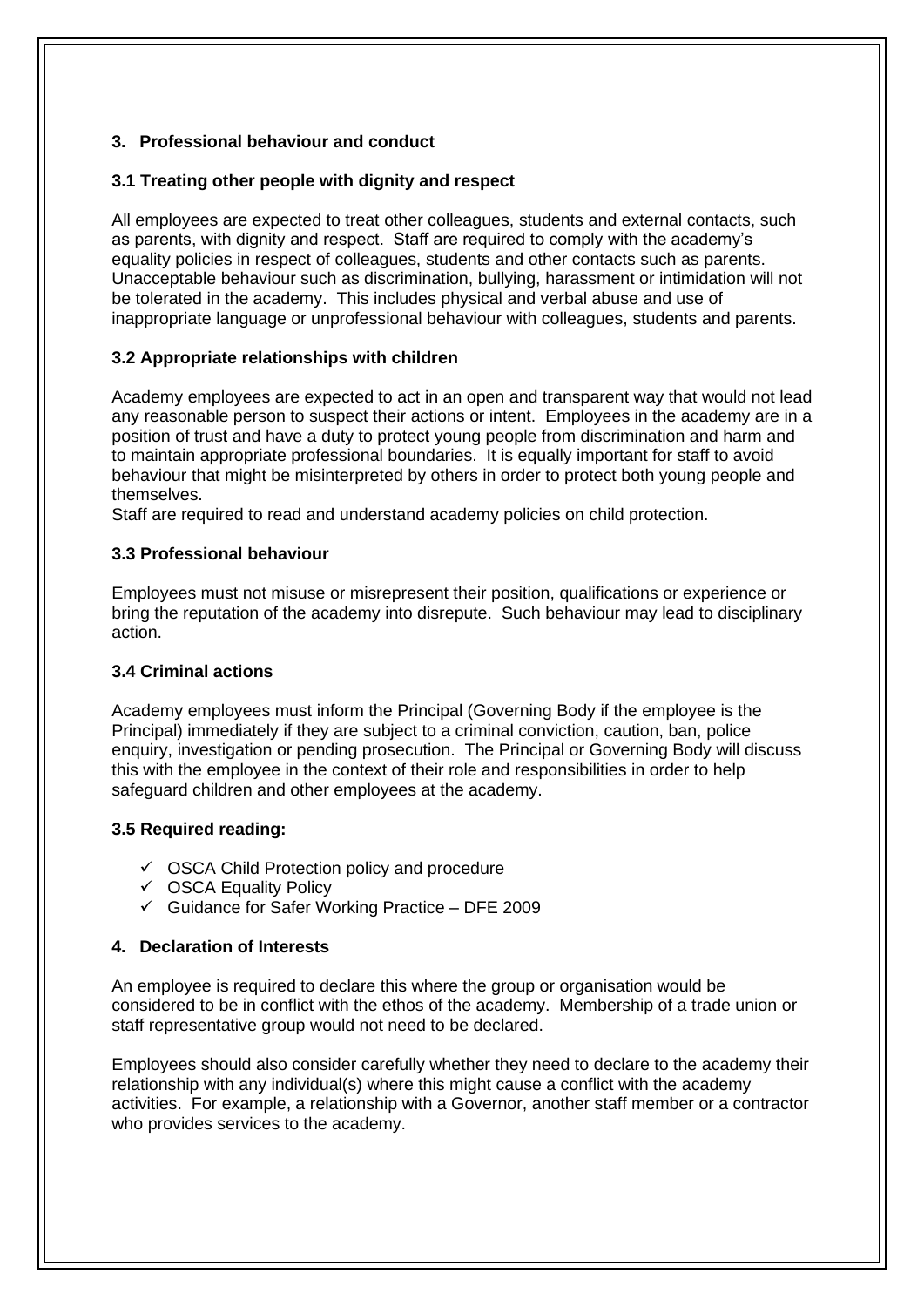Failure to make a relevant declaration of interests is a very serious breach of trust and therefore if employees are in doubt about a declaration, they are advised to take advice from their academy or union.

# **5. Probity of records and other documents**

The deliberate falsification of documents is not acceptable. Where an employee falsifies records or other documents, including those held electronically, this will be regarded as a serious disciplinary matter and potentially a criminal offence.

Where an employee who has claimed any benefit, including housing benefit, either directly or indirectly and has failed to disclose their full earnings, this will be treated as gross misconduct and the employee may be dismissed and referred to the Police.

# **6. Financial inducements**

# **6.1 Financial Regulations for the Academy**

All academy employees must comply with the academy's Financial Regulations. Employees should familiarise themselves with the regulations but some of the principal employee requirements are summarised below.

# **6.2 Business Contacts**

In this section, "business contact" refers to any person, body or organisation with which the academy is involved on a financial or charitable basis (including contractors; developers; consultants; regional or national charities). This also includes business contacts who are potential suppliers (e.g. they are tendering for future business).

# **6.2.1 Declaration of gifts**

Any gifts that are received should be declared in writing to the Governing Body on the Register of Gifts and Hospitality (Appendix 1) with the exception of those items specifically identified in sections 6.4 and 6.5 below. This document shall remain available for inspection by the Trust's Internal Audit department.

# **6.3 Gifts or hospitality to an employee**

Where a business contact offers a personal gift, personal payment or other incentive such as secondary employment to an employee, these should not be accepted and should be returned with a suitable official letter. Such offers should be declared to the Governing Body and recorded in the Register of Gifts and Hospitality.

If it is not possible to return gifts then the employee who deals with that supplier should declare the gift to the Governing Body who will keep a record of it and decide how it is to be used. Such gifts remain the property of the academy and should be included in the Register of Gifts and Hospitality.

The only exceptions to these are:

Low cost, functional items suitable for business use rather than personal use and displaying the supplier's logo e.g. diaries, calendars and pens. These items may be accepted and do not have to be included in the Register of Gifts and Hospitality.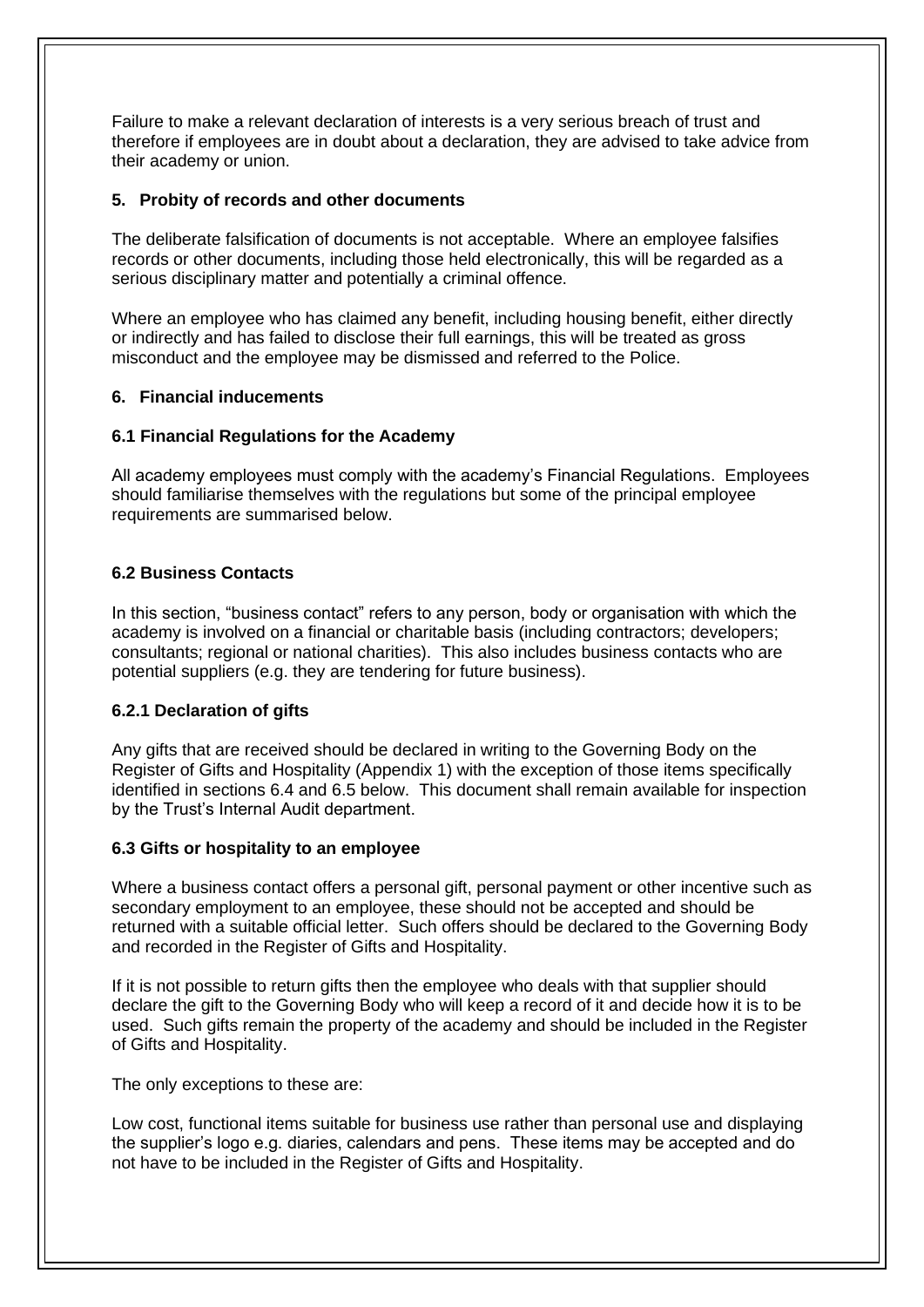Gifts offered by parents or students to academy staff to express their thanks, such as boxes of chocolates, however, only gifts with an individual value of £25 or less may be accepted. Such gifts do not have to be declared in writing to the Governing Body or be included in the Register of Gifts and Hospitality. For the avoidance of doubt employees must always refuse gifts of money.

Where hospitality in the form of meals and drinks is offered by a business contact, this is only acceptable where it forms part of a normal business meeting (for example, refreshments at training events or meals at evening meetings). Offers of hospitality to specific events such as a dinner or sporting event, should only be accepted after authorisation from the Governing Body.

These would normally only be approved where there is a clear and demonstrable benefit to the academy and the hospitality would not expose the academy to criticism that the business contact was exerting undue influence. These should be recorded in the Register of Gifts and Hospitality.

Visits by employees to exhibitions, demonstrations, conferences, business meals and social functions in connection with the academy's business and authorised by the academy, shall be at the academy's expense.

#### **6.4 Gifts or hospitality to the academy**

Where a business contact sends a gift to the academy (for example, a stationery supplier sending a gift), these should not be accepted and should be returned to the supplier. Such offers should be declared to the Governing Body and recorded in the Register of Gifts and Hospitality.

If it is not possible to return the gift, the employee who usually deals with the supplier should declare the gift to the Governing Body who will keep a record of it and decide how it is to be used. Such gifts remain the property of the academy and should be included in the Register of Gifts and Hospitality.

The only exceptions to this are low cost, functional items suitable for business use (as opposed to personal use), such as diaries, calendars or pens, may be accepted an do not have to be declared on the Register of Business Interests.

#### **7. Use of academy contacts**

Apart from participating in concessionary schemes arranged by trade unions or other such groups for their members, employees shall not use academy business contacts for acquiring materials or services at trade/discount prices for non-academy activities.

#### **8. Other employment**

Employees are permitted to take up secondary employment outside the academy, as long as the activity does not constitute a conflict of interest, adversely affecting their primary employment at the academy or exceed the legal maximum working week of 48 hours, as defined by the Working Time Regulations.

The secondary employment must be undertaken outside the working hours of the employee's normal post and employees are required to keep the Principal (Governing Body if the employee is the Principal) informed of their employment at other organisations.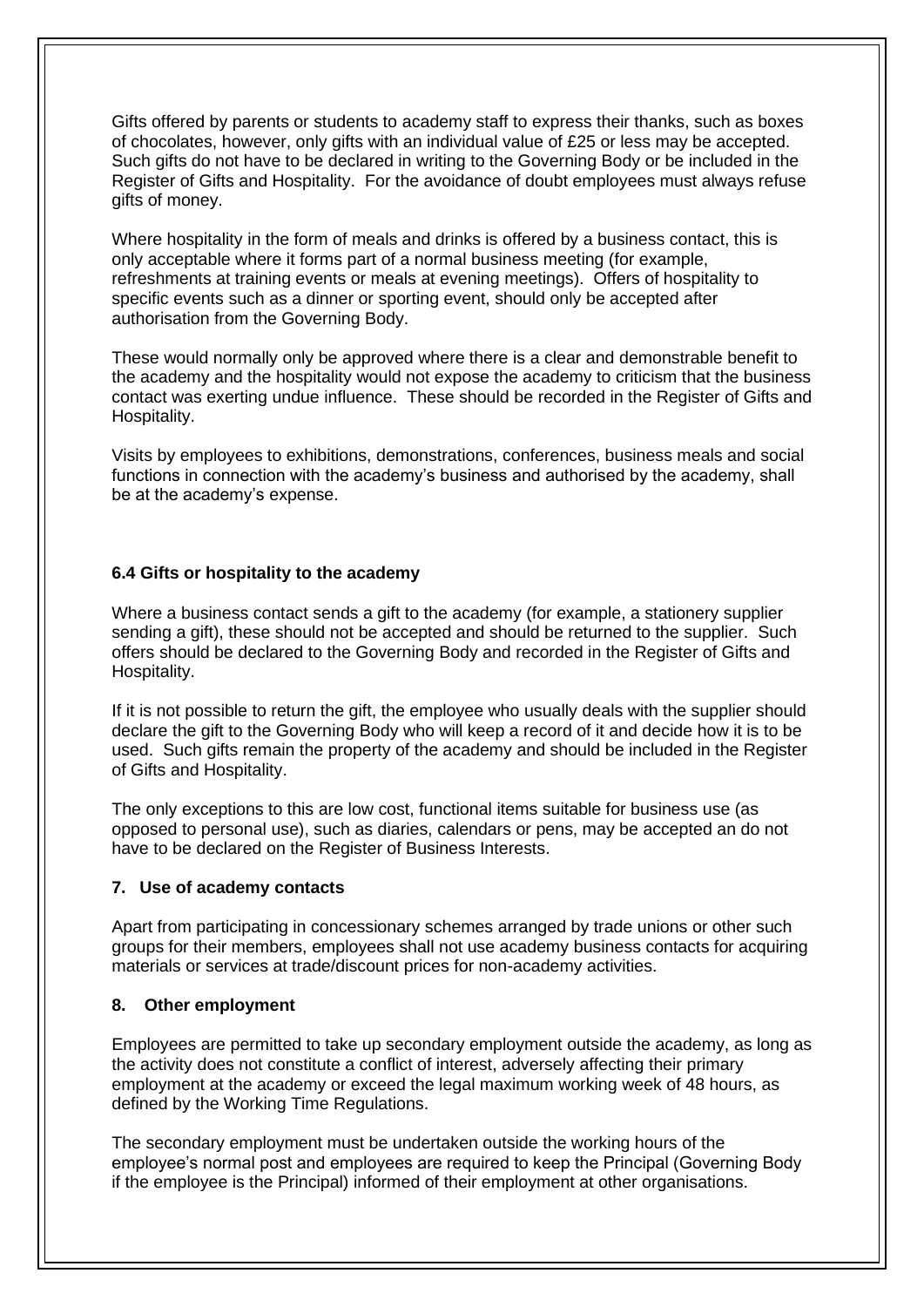# **9. Required reading:**

✓ OSCA Health and Safety Policies

# **10. Use of alcohol and illegal drugs**

The taking of illegal drugs during working hours is unacceptable and will not be tolerated. All employees are expected to attend work without being under the influence of alcohol or illegal drugs and without their performance being adversely impacted by the consumption of alcohol or illegal drugs.

If alcohol or drug usage impacts on an employee's working life, the academy has the right to discuss the matter with the employee and take appropriate action, having considered factors such as the academy or Trust's reputation and public confidence.

# **11. Use of academy premises, equipment and communication systems**

Academy equipment and systems (phone, email and computers) are available only for academy related activities and should not be used for the fulfilment of another job or for personal use. This is unless authorised by the Principal (for the Principal, this is the Chair of Governors); in case of an emergency, or where used for brief periods outside of working hours.

This includes photocopy facilities, stationery and premises. It also applies to access provided for remote use (e.g. hand held portable devices etc.) and to staff working outside of academy premises and using their own IT equipment.

Illegal, inappropriate or unacceptable use of academy equipment or communication systems may result in disciplinary action and in serious cases could lead to an employee's dismissal. This list is not exhaustive and includes:

- $\checkmark$  Creating, sending or forwarding any message that would reasonably be considered inappropriate or unacceptable
- $\checkmark$  Committing or implying commitment to any contractual arrangements
- $\checkmark$  Accessing, publication or circulation of illegal, offensive, unacceptable, inappropriate or non-work related material
- $\checkmark$  Any illegal activities
- $\checkmark$  Posting confidential information about the academy and/or other employees, children or parents
- $\checkmark$  Gambling or gaming
- $\checkmark$  Unauthorised use of academy facilities (or employee's personal IT equipment), for personal use during employee's working time

Employee's receiving inappropriate communication or material or who are unsure about whether something s/he proposes to do might breach this policy should seek advice from the Principal.

The academy has the right to monitor e-mails, phone calls, internet activity or document production, principally in order to avoid offensive or nuisance material and to protect systems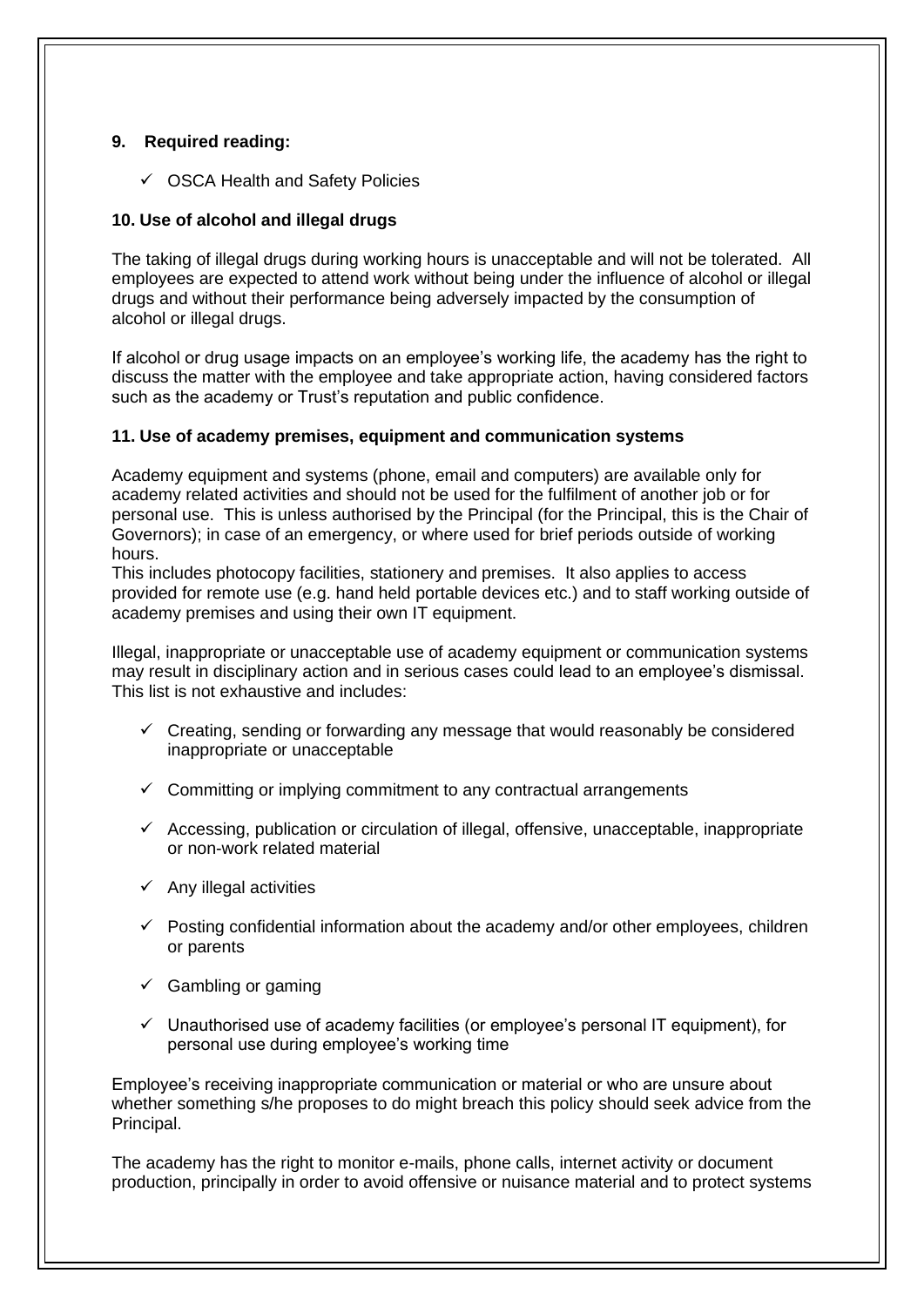from viruses, but also to ensure proper and effective use of systems. Communication systems may be accessed when the academy suspects that the employee has been misusing systems or facilities, or for the investigation of suspected fraud or other irregularity.

Accredited Trade Union representatives can use academy communication systems for the purposes of undertaking trade union duties and these will be treated as confidential.

Passwords should not be shared and access to computer systems must be kept confidential. Breach of this confidentiality may be subject to disciplinary action.

Where appropriate the academy should consider a system of proxy access. Any academy equipment that is used outside academy premises, for example laptops, should be returned to the academy when the employee leaves employment or upon request by the Principal.

#### **Required Reading**

- $\checkmark$  GDPR policy
- $\checkmark$  Acceptable use Staff Policy
- $\checkmark$  ICT use guidelines staff handbook

#### **12. Social networking websites**

Academy employees must not access social networking websites for personal use (i.e. nonjob related use) during work time.

Access to some journals, blogs and social networking sites is permitted during work time for the purposes of undertaking job related duties only. Academy employees must act in the best interests of the academy and not disclose personal data or information about any individual including staff, young people or children. This includes images. Access may be withdrawn and disciplinary action taken if there is a breach of confidentiality or defamatory remarks are made about the academy, staff, young people or children.

The academy respects an employee's private life. However, it must also ensure that confidentiality and its reputation are protected. Employees using social networking websites in their private life;

- $\checkmark$  Must refrain from identifying themselves as working for the academy, in a way which has, or may have, the effect of bringing the academy into disrepute
- $\checkmark$  Must not identify other academy employees, children or young people without their consent
- $\checkmark$  Must not make any defamatory remarks about the academy, its employees, children or young people, or conduct themselves in a way that is detrimental to the academy
- $\checkmark$  Disclose personal data or information about the academy, employees, children or young people, that could breach the Data Protection act 1998, for example, posting photographs or images of children or young people
- $\checkmark$  Must not allow students to access their personal social networking accounts and where they are contacted by a student, they should bring it to the Principal's attention

# **13. Personal Websites and Blogs**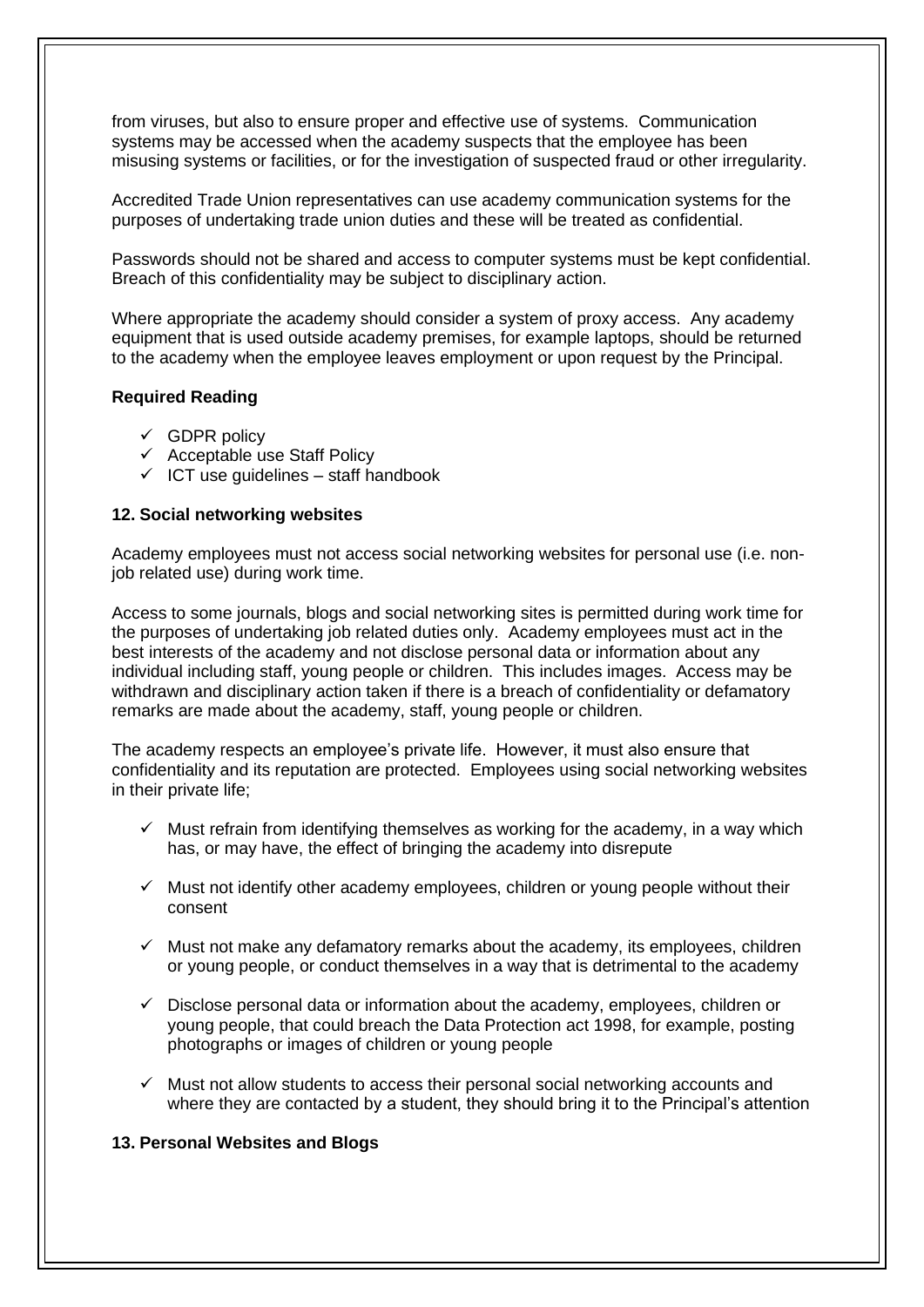Employees who wish to set up personal web-forums, weblogs or 'blogs' must do so outside of work, not use academy equipment and adhere to the points detailed in the paragraph above.

# **14. Confidentiality**

All employees at the academy and the Governing Body come into contact with a significant volume of data and information in relation to students, staff, academy activities and many other matters. There is an obligation to read and to observe the requirements of the Data Protection Act 1998.

# **14.1 Required reading:**

✓ OSCA Data Protection and Retention Policy.

# **14.2 Managing data**

Under the Data Protection Act, staff are required to collect, maintain and dispose of sensitive or personal data in a responsible manner.

# **14.3 Disclosing data**

Staff should not disclose sensitive information about the academy, its employees or the Trust to other parties, for example, parents or colleagues. There are particular exceptions to this; for example disclosure of suspected or alleged abuse of a student to Child Protection officers; discussion with a person accompanying or representing an employee in a formal meeting or disclosure under the Whistleblowing Procedure. All communication with the media must be directed through the Principal or their nominee.

There are circumstances in which staff are obliged to release student data, for example, parents seeking information about student progress or other colleagues in the academy. Staff should be aware that, from time to time, information about employees' salaries is matched with other public sector information (for example housing benefits) in order to prevent fraudulent claims.

# **14.4 Access to data**

Everyone has the right to request access to data that is held about them and such requests should be made to the Principal who will address the request in conjunction with the academy's Data Protection Officer.

# **15. Copyright**

Copyright legislation should be displayed next to photocopier machines and employees are required to adhere to the guidance provided about use of educational resources.

# **16. Intellectual Property**

The Patents Act 1977 as amended by the 1988 UK Copyright, Designs and Patents Act states that inventions and patents, e.g. plans, reports, designs, unique processes or software, etc. are the property of the employer if:

 $\checkmark$  They have been made in the course of the employee's normal duties; or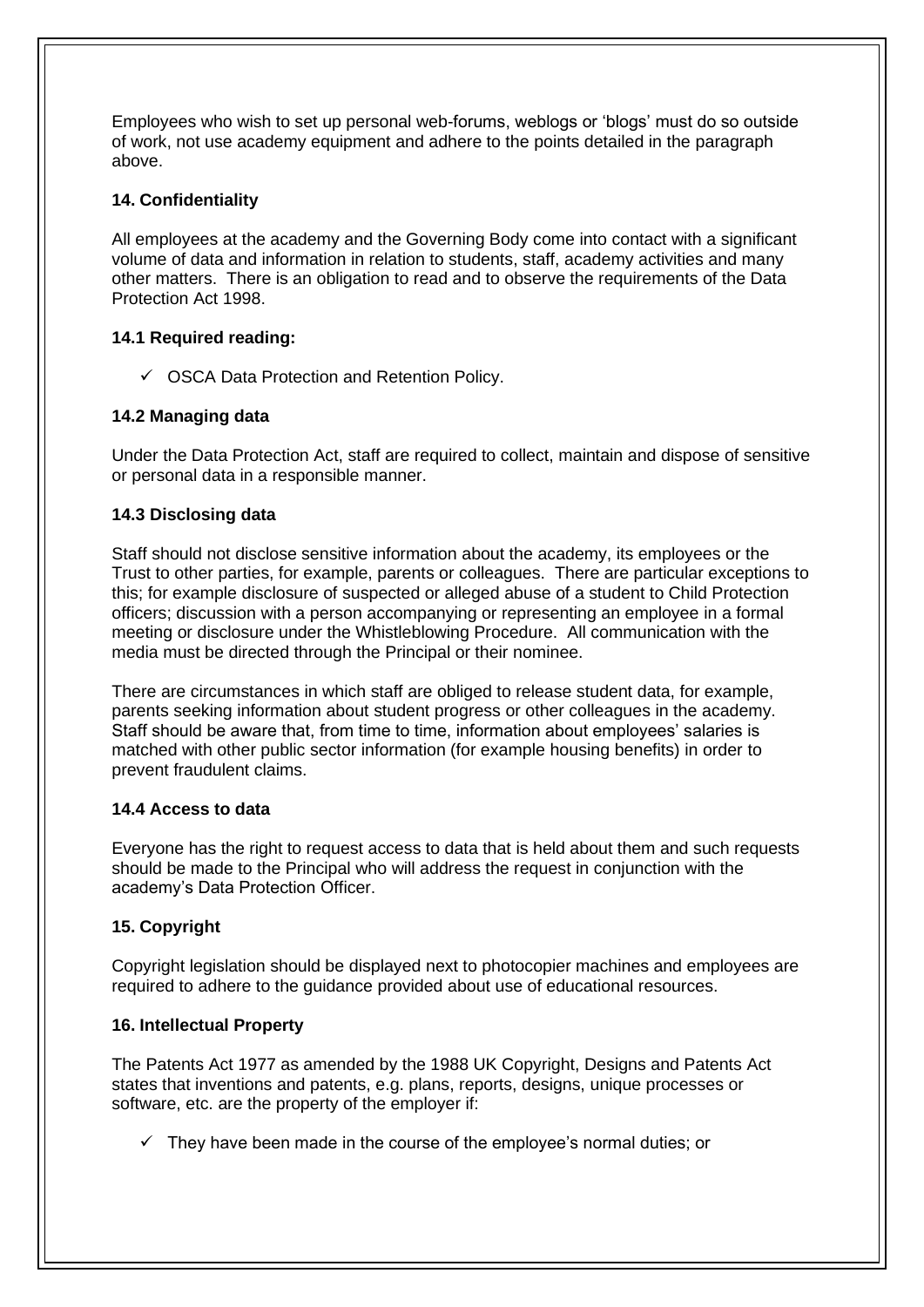- $\checkmark$  They have been made in the course of duties specifically assigned to the employee and where invention might be reasonably expected; or
- It was made in the course of the employee's duties and at the time the employee had (because of the nature of his or her duties and particular responsibilities arising from them) a special obligation to further the interests of the employer.

### **17. Appointment and Management of staff**

Employees involved in the recruitment of internal and external staff must ensure that the decision to appoint is based on merit, (see the Recruitment and Selection Policy). An appointment that is based on anything other than the ability of the candidate to do the job may leave the academy vulnerable to allegations of discrimination. Employees must not be involved in an appointment where they are related to the applicant, or have a close personal relationship with him or her.

For the purposes of this guidance the definitions of partners/relatives are on-going personal and emotional relationships, marriage and close family members.

It is the policy of the academy that spouses/partners will not be employed where there will be a line management relationship between them relating to discipline, promotion or pay adjustments and/or where they will be employed together in the area of contracts or finance. This will ensure that our parents and staff feel confident that decisions within the academy are made in a fair and equitable way based on the reasonable application of professional judgement. Equally managers and supervisors will want to ensure that their decisions are not influenced by personal considerations. The requirement of managers to maintain confidentiality may also put strains on personal relationships.

If a personal relationship develops where there is a line management responsibility, managers must investigate the situation and discuss the issues with the employees concerned. Where there is evidence that the working relationship will cause a conflict of interest i.e. where the service involves financial and/or contract work the manager must look for an alternative post for one of the employees involved. The decision of who should move to an alternative post must be based on the degree of impact the loss of either employee would have on the particular service. Each case must be decided on its merits to ensure that the decision made is on objective and reasonable grounds and not unfairly discriminatory.

There may be the opportunity to retain both employees in the same area if another manager can take on the line management element of the role in the same department or if the work can be re-arranged. A decision can only be made once a full investigation has taken place and the employees have had an opportunity to express their views. Where there is no alternative post or way of working, this may result in dismissal for "some other substantial reason". Managers must ensure that the decision to redeploy or dismiss is fair and based on measurable criteria. A full investigation must be undertaken before a decision is made. Dismissal is not automatic all other avenues must first be explored.

#### **18. Absence from work**

All leave should be approved prior to it being taken. This includes parental leave, special leave, etc. Failure to notify absence is unauthorised absence.

#### **19. Poor timekeeping**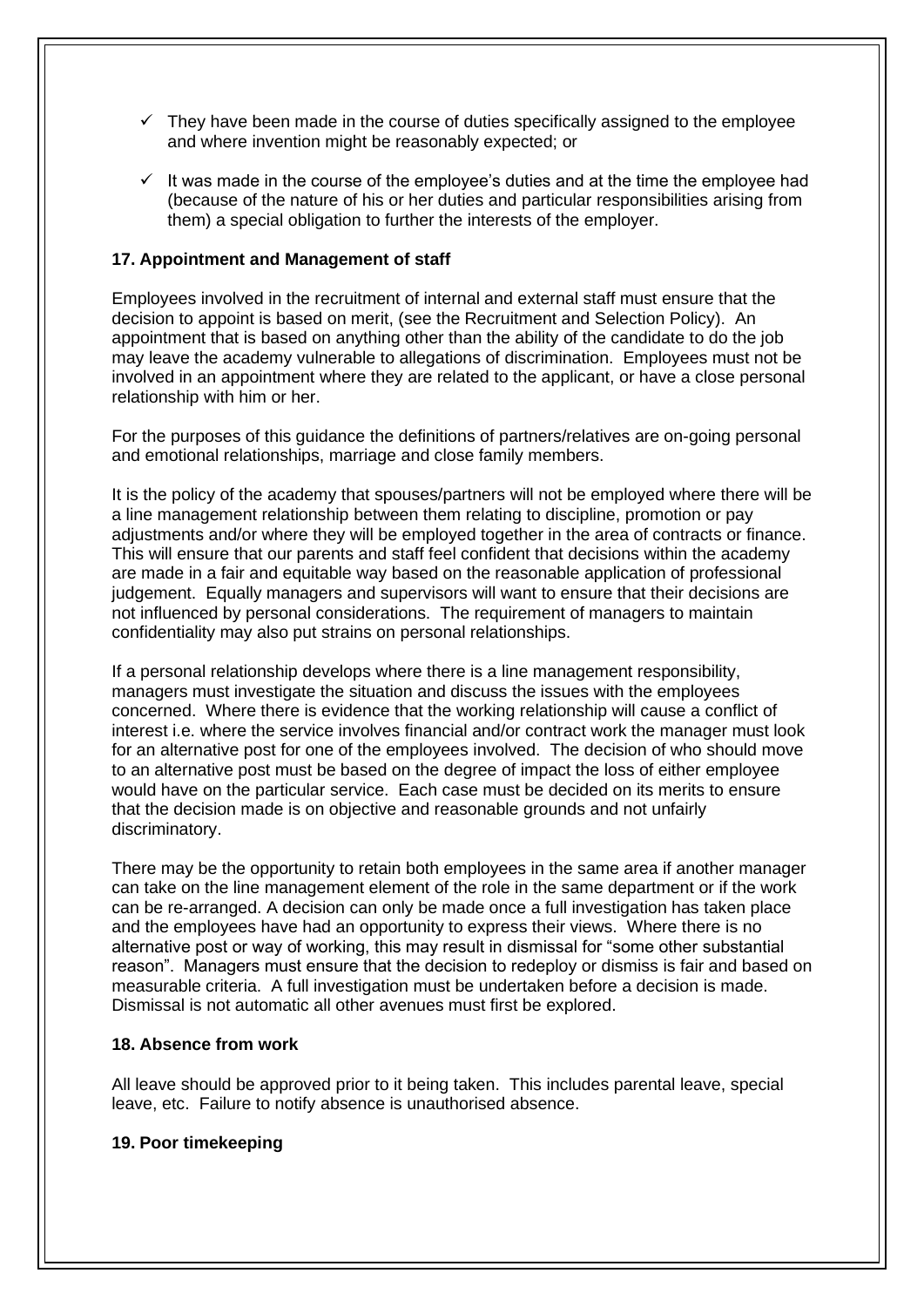Managers must set a timekeeping standard that is known to all employees. This standard should be applied consistently with employees arriving and departing from their place of work at the agreed times.

Employees must inform their managers/colleagues of their whereabouts and expected time of return when they are out of the office e.g. off-site meetings/visits etc.

# **20. Negligence**

Negligence arises from failure by the employee to exercise reasonable care in his or her work. Employees must not cause loss or damage through carelessness, negligence, a reckless act or breach of instructions. It is only a disciplinary offence if the individual is considered to be personally responsible.

# **21. Refusal to obey a reasonable instruction**

It is the responsibility of all employees to carry out reasonable instructions. In those circumstances where an employee refuses to obey a reasonable instruction, it will be necessary to investigate the situation and depending on the outcome of an investigation it may result in disciplinary action. See the Whistleblowing Policy, where refusal to carry out a reasonable instruction is linked to a matter of conscience.

#### **22. Employees using private vehicles for academy business must ensure:**

- $\checkmark$  The vehicle is roadworthy and complies with Road traffic/Transport regulations
- $\checkmark$  That the vehicle is insured for "business use"
- $\checkmark$  They are licensed to drive the vehicle
- $\checkmark$  They do not drive under the influence of drink/drugs or where there is ill health that may impair their ability to drive the vehicle safely
- $\checkmark$  They abide by the current Road Traffic/Transport Regulations

# **23. Professional Dress Code for All Staff**

All Academy colleagues are expected to wear professional dress at all times, below are the guidelines and expectations of the dress code.

Staff must at all times be dressed in an appropriate, professional manner. Staff to wear business dress, usually consisting of (but not always) shirt/tie, trousers/skirt and jacket

General expectations are:

- $\checkmark$  No crop tops
- $\checkmark$  Tattoos must not be visible/on show wherever possible
- $\checkmark$  No décolletage (low neckline garments)
- ✓ No denim
- $\checkmark$  Skirts/dresses must be approximately knee length or longer
- $\checkmark$  No nose, lip, tongue or brow studs
- $\checkmark$  No camisole/vest style tops
- $\checkmark$  No bra straps visible
- $\checkmark$  No transparent garments
- ✓ No trainers (except PE and Dance staff) or plastic/rubber flip flops